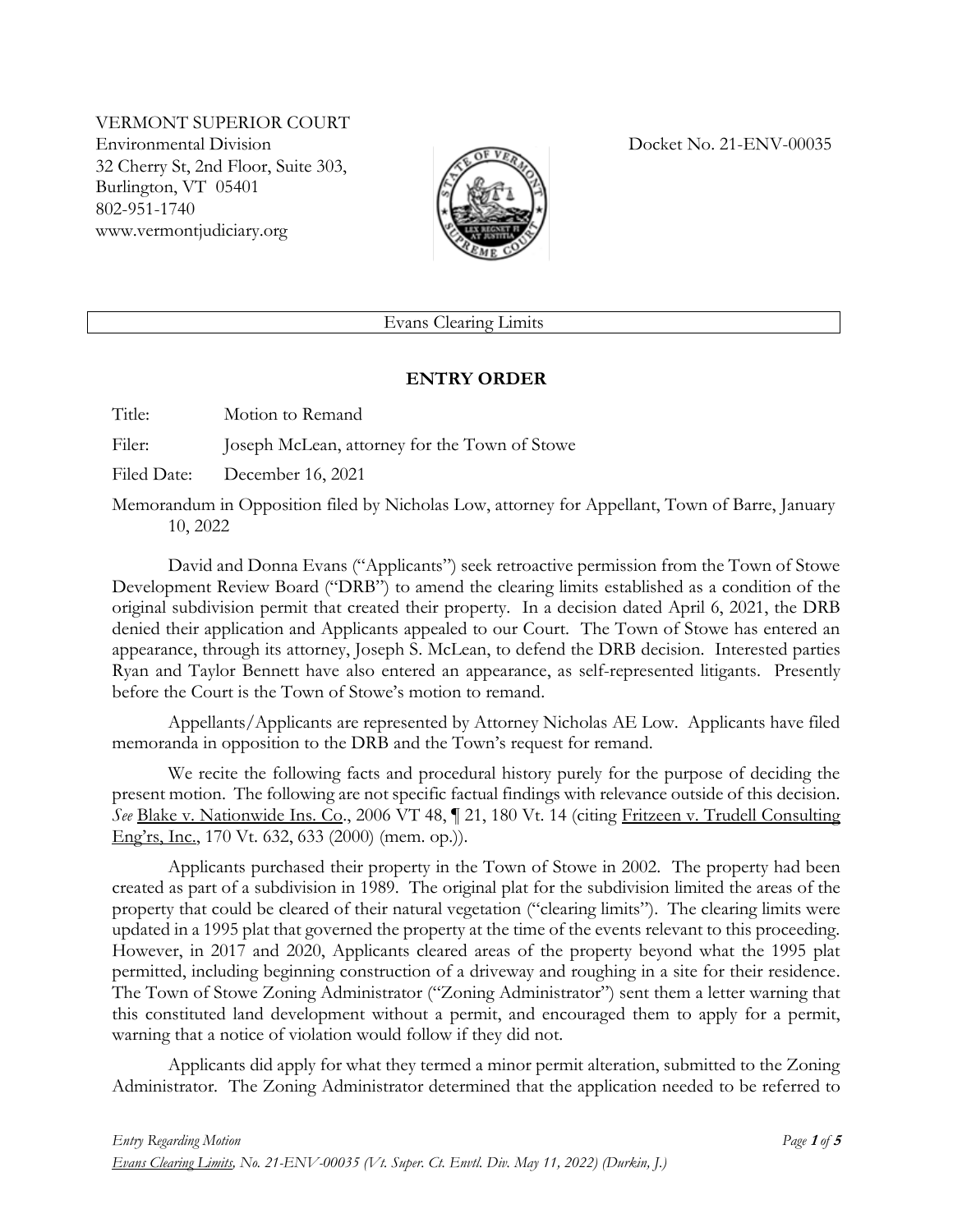the DRB for review and determination (see discussion below). The DRB denied the application on substantive grounds and Applicants appealed.

The Town of Stowe has elected to comply with the requirements of the Municipal Administrative Procedures Act; therefore, our review in this case is "on-the-record."

The Town and DRB request a remand of these proceedings because they claim the DRB erroneously neglected to conduct a threshold legal analysis when denying the Evans' application. That analysis, frequently called the Hildebrand or Stowe Club Highlands analysis, after the Vermont Supreme Court cases mandating and defining it, applies to applications to amend conditions of land use permits. Like the successive application doctrine, it is an application of the general concept of preclusion in the specific context of land use law and represents an exception to the finality of landuse determinations established by 24 V.S.A. § 4472. *See* In re Application of Lathrop Ltd. Partnership I, 2015 VT 49, ¶ 54, 199 Vt. 19 ("Two preclusion doctrines are implicated in this decision: the standards and restrictions on zoning permit amendments and the successive-application doctrine. Each of these doctrines is governed by and must be consistent with the controlling statute, 24 V.S.A.  $§$  4472(d)").

As a preclusion doctrine, **Hildebrand** is a threshold barrier that an applicant seeking to amend conditions of a zoning permit must surmount. The doctrine seeks to balance the competing interests of finality and flexibility in the land use and planning context. In order for a municipal permit amendment application to even be considered on the merits—i.e., against whatever substantive criteria apply in subdivision, conditional use, or any other relevant form of review—the applicant must prove to the decision-maker that, applying the Hildebrand factors, the need for flexibility outweighs the interests of finality in their case. *See* Clark & Castle Final Plan Amendment, No. 52-4-19 Vtec, slip op. at 6 (Vt. Super. Ct. Envtl. Div. May 22, 2020) (Durkin, J.) (citing In re Nehemiah Assocs., Inc., 168 Vt. 288, 292 (1998)). Specifically, they must show either that the condition they seek to amend was not critical to the issuance of the permit, *see* Lonie Parker dba Porky's Bkyd BBQ SP & NOV, No. 6-1-20 Vtec, slip op. at 30 (Vt. Super. Ct. Envtl. Div. Nov. 17, 2020) (Walsh, J.), or, if it was, that changes to facts or regulations beyond the applicant's control, or unforeseeable changes to project construction, operation, or technology nevertheless warrant allowing them to seek an amendment. In re Stowe Club Highlands, 166 Vt. 33, 38 (1996) (*mot. rearg. denied*) (upholding the old Environmental Board's use of these factors to consider applications to amend Act 250 permits<sup>1</sup>); In re Hildebrand, 2007 VT 5, ¶13, 181 Vt. 568 (upholding the Environmental Court's application of these factors in a zoning case). Reliance by the applicant's neighbors or the state or municipality on the original permit conditions may be taken into account when conducting this analysis. Stowe Club Highlands, 166 Vt. at 40.

A 2015 Vermont Supreme Court decision, Lathrop Limited Partnership, suggests that when a town has adopted its own standards to determine when applications to amend permits should be considered on the merits, the Hildebrand test no longer applies. In other words, this language suggests that in the municipal zoning context, Hildebrand performs only a gap filling role in municipal ordinances. *See* Lathrop Lt'd P'ship., 2015 VT 49, ¶ 66 n. 19 (stating that "[t]hese [Hildebrand] standards are applicable if the zoning bylaws do not set forth different ones").

We must therefore look to the Stowe Subdivision Regulations to determine if they establish an analogous test to Hildebrand. These Regulations require applications to alter a subdivision to be evaluated against certain Planning and Design Standards, contained at Section 5 of the Regulations.

<sup>1</sup> In the Act 250 context, these factors have been formalized through the adoption of NRB Rule 34(E).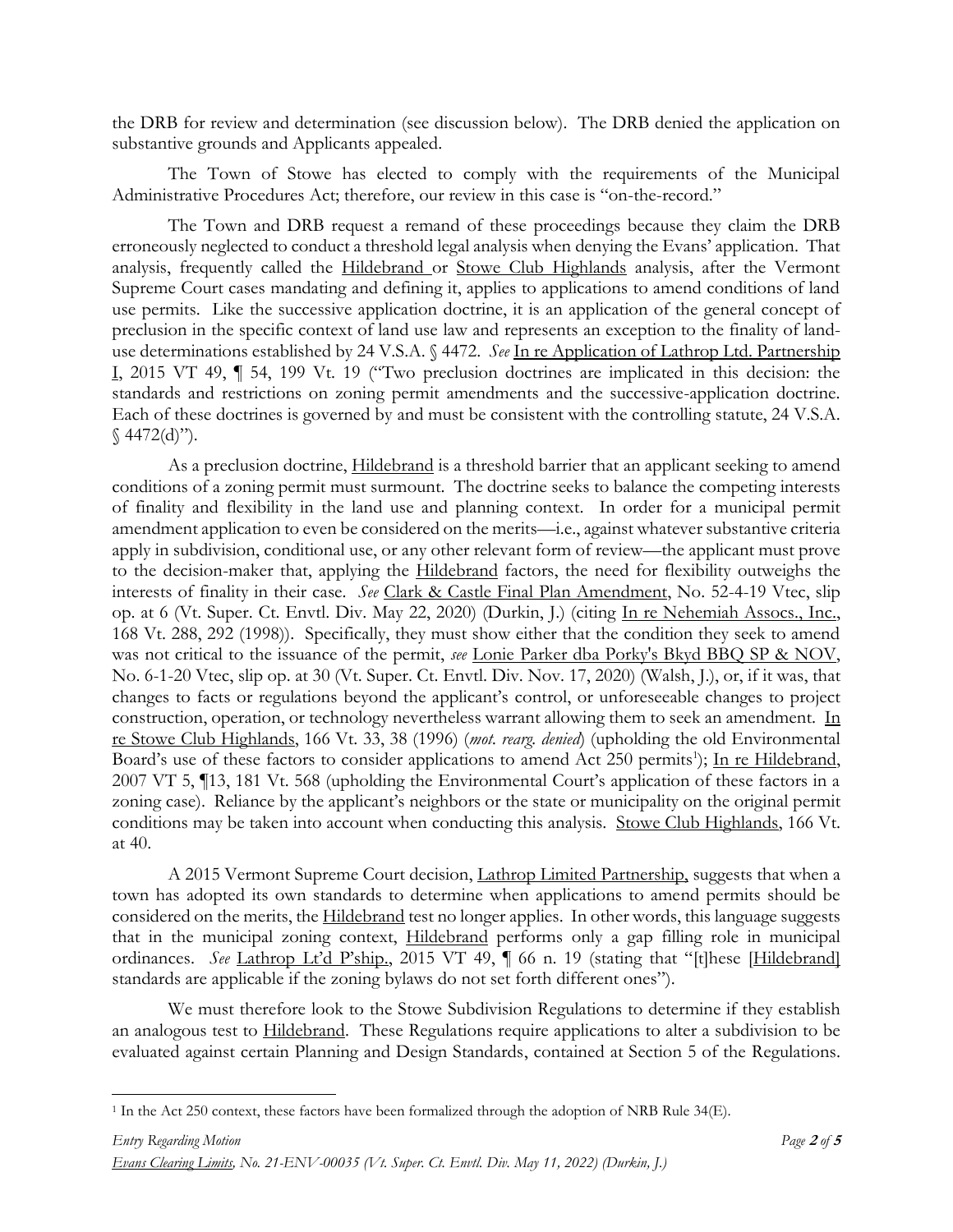They dictate that the Zoning Administrator may conduct this evaluation in the case of truly minor alterations. Subdivision Regulations § 3.4(1). However, the Regulations also direct the ZA to refer the application to the DRB should they find a likely impact under those standards or determine that the alteration, regardless of how presented by the applicant, is "substantial." Id.

Here, Applicants submitted their application as a minor alteration. However, the Zoning Administrator referred the application to the DRB for consideration under the Planning and Design Standards. The DRB reviewed the application under those standards, determined it did not meet them, and so denied the application. Before conducting this substantive review, the DRB did not explicitly conduct a Hildebrand analysis or any analog under its bylaws to determine whether the amendment should even be considered—although it did, in a short paragraph, assert that applicants did not meet any of the three factors that make up the second half of the Stowe Club Highlands/Hildebrand test, without mentioning that test by name. *See* In re: 0 Bryan Road; #08- 044.090, Findings of Fact and Decision, at 12 (Tn. of Stowe Dev. Review Bd. April 6, 2021). Applicants have raised this failure through Question 1 in their Statement of Questions, which asks whether that portion of the decision must be struck because it is "not supported by substantial evidence, findings of fact, or conclusions of law." The DRB and the Town request that we remand the case to the DRB so that they may conduct this analysis in the first instance.

Applicants oppose that request. Their principal argument is that the procedures established by the Subdivision Regulations for minimal alterations to subdivision permits take the place of a Stowe Club Highlands/Hildebrand analysis. Since no Hildebrand analysis is necessary, they claim, remand should not be granted.

Under our Rules of Environmental Court Proceedings, "at the request of the tribunal appealed from . . . [we] *may* remand the case to that tribunal for its reconsideration." V.R.E.C.P. 5(i)(emphasis added). This is in fact merely the codification of the inherent discretion of our Court to remand a case to an administrative body or municipal panel where that body has failed to take evidence on or decide a critical legal issue. *See* In re Maple Tree Place, 156 Vt. 494, 500 ("It is beyond [the Environmental Division's] role as an appellate tribunal, even under a de novo review standard, to start addressing new issues never presented to the [appropriate municipal panel below] and on which interested persons have not spoken in the local process. Use of the remand authority in such cases is consistent with the court's role.").

As we begin our analysis, we must note our agreement with the Town: the Subdivision Regulations do not establish an analogous threshold test to the test established by Hildebrand. Applicants point to Subdivision Regulations §§ 3.1.1 and 3.4.1 in arguing that the Regulations do create such a test. These provisions define "minor alterations" to subdivision permits and indicate that truly minor alterations may be approved by the Zoning Administrator without a public hearing, while all other alterations must be reviewed by the DRB after a public hearing. However, apart from this purely procedural distinction, the Subdivision Regulations do not establish different substantive review for minor versus other subdivision permit amendments. Instead, they indicate that all proposed amendments to subdivision permits must satisfy Section 5's Planning and Design standards. *See*  Regulations § 3.4.1 (indicating that for truly minor alterations, "[t]he Zoning Administrator shall review the plan in accordance with the Section 5, Planning and Design Standards *in lieu of the DRB*") (emphasis added). Furthermore, those are the same substantive standards that new subdivision applications must satisfy.

These provisions therefore do not play the critical and threshold role that the **Hildebrand** test does—they do not mandate an analysis of whether the interests of flexibility outweigh the interests of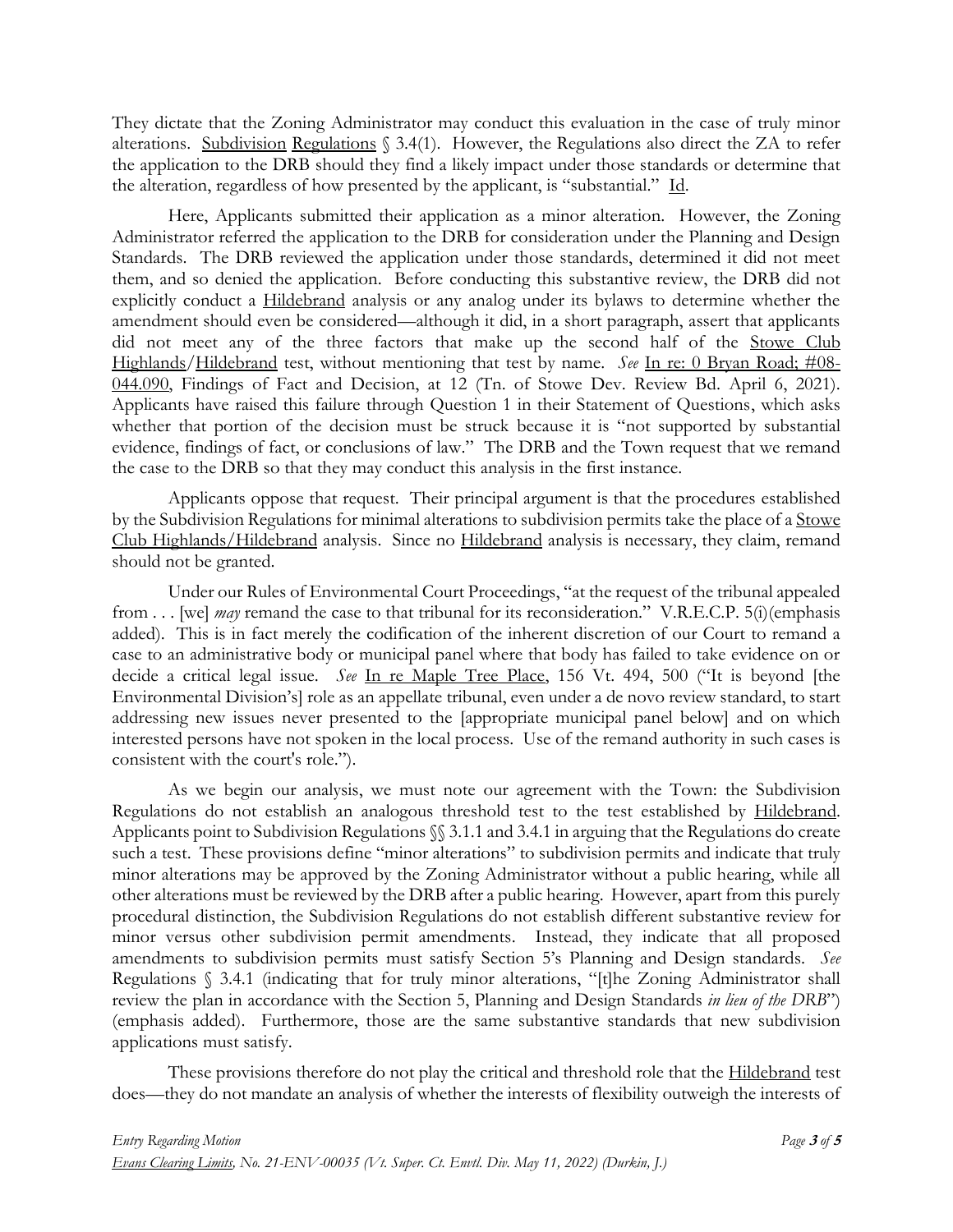finality that ordinarily would forbid amendment of a permit's conditions. In short, the DRB should have conducted a full **Hildebrand** analysis, and only if the permit conditions sought to be amended were not critical, or if the DRB found that any of the other factors had been met—a change in facts, regulations, technology, operations, construction, etc.—should it have considered the application on its merits.

Ordinarily, given this conclusion, remand would be appropriate to allow the DRB to complete any missing fact-finding and legal analysis in the first instance. *See, e.g*, In re Maple Tree Place, 156 Vt. 494, 500 ("It is beyond [the Environmental Division's] role as an appellate tribunal . . . to start addressing new issues never presented to the planning commission and on which interested persons have not spoken in the local process."). However, two other factors also must be considered. First, we regret that due to other demands on the Court's time, this motion has been pending for several months, and the entire appeal has been pending for more than one year. Remanding to the DRB, with all the procedural requirements that would attend re-opening a public hearing to rule on the Hildebrand issue, would further delay a resolution of matters. Second, we note that the DRB's request for a remand is solely so that it may conduct this **Hildebrand** analysis. We therefore cannot envision any scenario in which the DRB will reach a different conclusion on the ultimate question of whether the application must be approved as a result of a remand. The DRB denied the Evans's application because the proposal did not meet the Section 5 Planning and Design Standards. If it now conducts the Hildebrand test, its only options would be to conclude that the application passes that threshold test, and so review under the Planning and Design Standards was appropriate, or to conclude that the application fails the Hildebrand test, and must be denied on that basis, instead of based on its flaws under Section 5. Either way an appeal would be sure to follow. This scenario evokes the "procedural ping-pong match" that we have been directed to avoid in other cases involving use of the remand authority. *See* In re Sisters & Bros. Inv. Grp., LLP, 2009 VT 58, ¶ 21, 186 Vt. 103.

We therefore conclude that the weighty interests of fairness and efficient administration of justice dictate that remand is not appropriate at this time. *See* V.R.C.P. 1 (directing that the Vermont Rules of Civil Procedure "shall be construed, administered, and employed by the court and the parties to secure the just, speedy, and inexpensive determination of every action."); Reporter's Notes to V.R.C.P. 1 (noting that the word "administered" was added to "emphasize the duty of the court to apply the rules in the interest of not only the fair, but the efficient, administration of justice"); Nelson v Russo, 2008 VT 66, ¶8, 184 Vt. 550 (indicating that the Rules of Civil Procedure must be "constru[ed] and administer[ed] liberally" to this ultimate end).

Instead of remanding now, we will review the DRB's legal conclusions on the merits of the permit amendment under the Section 5 Planning and Design Standards. As this is an on-the-record review, we will **not** be conducting our own evidentiary hearings, and our remaining review will likely correspondingly be brief. Further, we will give priority to completing that on-the-record review as soon as the parties' briefing is complete. If we affirm the DRB's conclusions and the denial of the permit, then the issue of the missing Hildebrand analysis will be moot. However, if we conclude that the DRB's decision on the merits of the application must be reversed or remanded, at that time we will remand to the DRB for completion of the Hildebrand test in the first instance. While potentially taking the steps in the analysis out of their usual order by reviewing the merits prior to a threshold issue, this arrangement appears to us to best serve the parties' interests for a just and expeditious resolution of this matter.